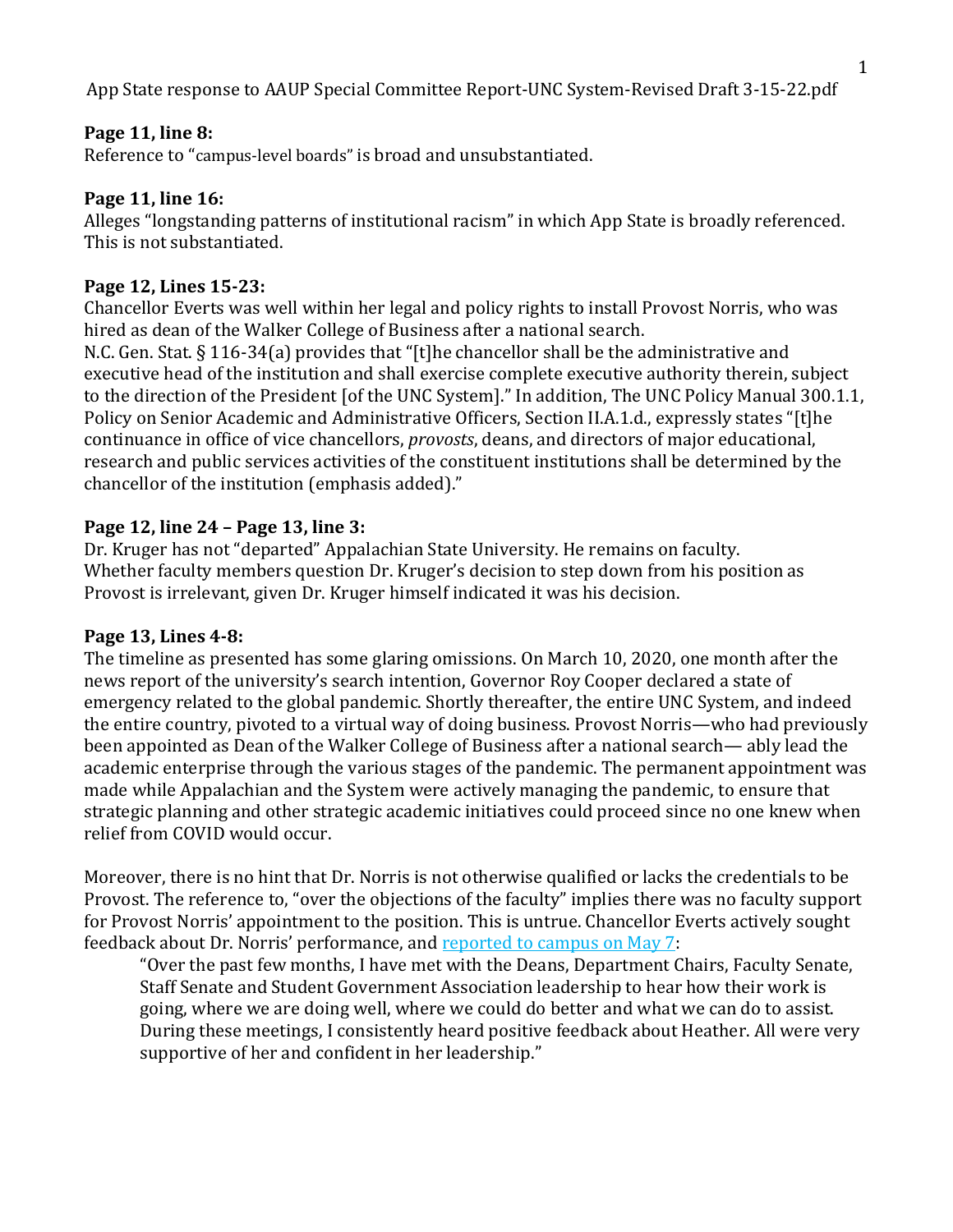# **Page 13, Lines 12-18:**

Appalachian hired a female Provost. In a study by Eos Foundation's Women's Power Gap Initiative, the American Association of University Women and the WAGE project, which was reported on in Inside Higher Education in February 2021, women represent only about 34 percent of provosts around the country. (*See* [https://www.insidehighered.com/news/2021/02/24/women-make](https://www.insidehighered.com/news/2021/02/24/women-make-just-24-percent-research-universities-top-earners)[just-24-percent-research-universities-top-earners.](https://www.insidehighered.com/news/2021/02/24/women-make-just-24-percent-research-universities-top-earners)) Promoting a woman into a role in which women are significantly underrepresented does not "[bypass] the university's stated commitment to diversity, equity, and inclusion in recruiting, hiring, promotion, and retention efforts."

The reference to "inflammatory timing" again ignores the facts that the UNC System and App State were engulfed in a global pandemic and Dr. Norris had a demonstrated history of leadership on campus and her performance was not called into question.

As stated above, the Chancellor has every right make the appointment of a Provost, and the Appalachian Board of Trustees and the UNC Board of Governors both approved the appointment.

# **Page 13, Lines 19-25:**

References to "faculty objections concerning student preparation, 24 instructional quality, greater workload, and campus and community welfare" were routinely and regularly addressed with members of Faculty Senate as they came up in regards to the university's enrollment goals. The quoted "20 by 2020" is in quotation marks and attributed to Chancellor Everts, although it is unreferenced. Instead, Chancellor Everts has routinely referenced a goal of slow and steady growth, which is a trend that was in place prior to Chancellor Everts arriving at App State. There is no evidence to show that student preparation, instructional quality, campus or community welfare have suffered as a result of the university meeting its enrollment goals.

## **Page 13, Lines 25-27:**

The reference to the Hickory campus is rife with falsehoods, and completely unreferenced. The Board of Governors did not create the Hickory campus, and no faculty have been assigned to the Hickory campus. Academic Affairs is currently working with the academic program leaders to determine what programs will be in Hickory, as well as plans for staffing those initiatives. Employees will be consulted about Hickory assignments at the appropriate time with the goal of having as many employees working at that location as desire to be there. Classes are not scheduled to be held in the building until 2023.

## **Page 14, Lines 2-14:**

This is untrue. Chancellor Everts has met publicly and numerous times with faculty and staff throughout the pandemic. Throughout the pandemic Chancellor Everts attended 61 faculty meetings with individual academic departments (meeting with some departments more than once), shared reports at the opening and closing Faculty Senate meetings, attended two Faculty Senate Chancellor's Advisory Committee meetings each semester, met with other Faculty Senate groups/leaders to include the Council of Chairs executive committee, and hosted the annual Budget Presentations (virtually in 2021 and 2022) as well as the Enrollment Symposium in December 2021.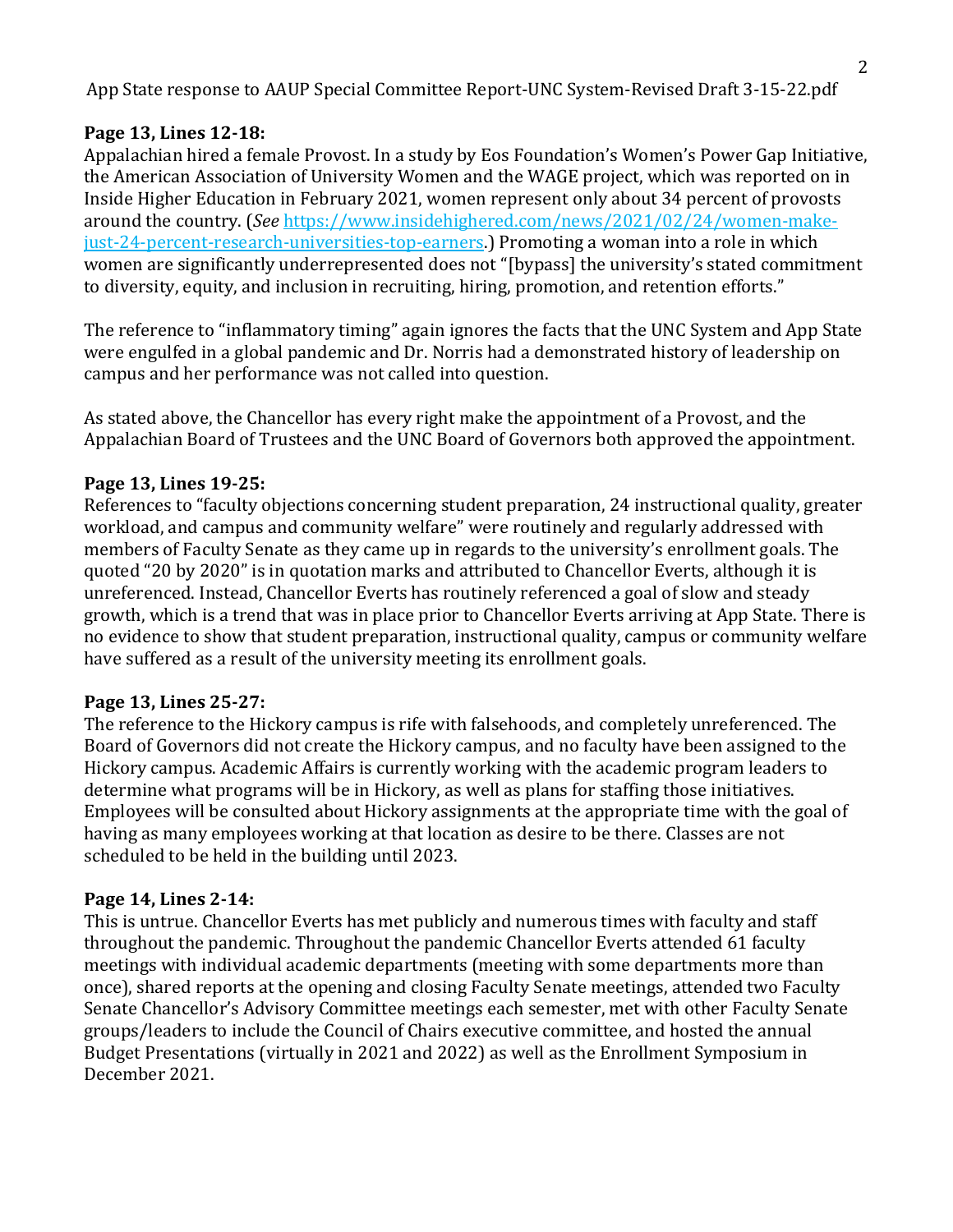The account by the "chair of the academic senate" of "rebuff" has a key omission, and neglecting to include such ignores important context. On August 10, 2020 a class action complaint was filed in Wake County Superior Court against the UNC System, each of its campuses, including Appalachian State, and Governor Roy Cooper, which contested the attempt to reconvene in-person education during the pandemic. Five of the named plaintiffs in the class action were App State employees. Two of those named plaintiffs served on App State's Faculty Senate. Moreover, the class action complaint indicated that the class could have included any number of employees from App State's campus, and which reasonably could have been construed to include members of the Faculty Senate. App State's General Counsel communicated to the Chair of the Faculty Senate that in order to protect his university client, he had advised executive leadership — who effectively act on behalf of App State — to refrain from direct engagement with the Faculty Senate while App State's Office of General Counsel and the North Carolina Attorney General's Office defended the lawsuit. This recommendation was made in order to strike a balance of allowing App State's employees to move forward with their suit, without undermining the university's defense by positioning the plaintiffs to engage in back-door discovery through the Faculty Senate's processes. With academic classes pending and the urgency with which the class claimed to be acting, this legal advice was given with the presumption that the plaintiffs would immediately schedule a hearing on the temporary restraining order and injunctive relief they were seeking, and once a court ruling was received, there could be a potential return to normalcy. In the meantime, App State's General Counsel advised the Chair of the Faculty Senate that the Senate and its committees remained free to operate and share information with the administration in accordance with their role as an advisory body, and the administration would share relevant information concerning the operation of App State with the Senate, and all faculty and staff at appropriate times. The plaintiffs chose not to act on their case after filing, and the plaintiffs ultimately dismissed their complaint voluntarily on June 28, 2021, almost a year after filing it.

Further, on Sep. 25, 2020, Dr. Behrent shared his comments via the [distribution of a YouTube](https://www.youtube.com/watch?v=uyU9ID_eSw4)  [video](https://www.youtube.com/watch?v=uyU9ID_eSw4) to the Trustees. YouTube's public analytics indicate his message has received more than 1,150 views.

On her report to the Faculty Senate on Sept 13, 2021, Provost Norris included an itemized list of the status of each of the ad hoc shared governance committee's recommendations.

## **Page 14, Lines 19-20:**

No examples or citations are provided for the quoted reference to "'…simple, performative measures,' aimed at improving the climate 'go nowhere.'"

App State's Board of Trustees does have the final say on all matters relating to university operations. N.C. Gen. Stat. § 116-33 provides that the board of trustees has the authority to promote the sound development of App State's campus and that the specific powers and duties of the board of trustees is to be set by the UNC Board of Governors. The UNC Policy Manual Chapter 100.1 - The Code Appendix 1, Delegations of Duty and Authority to Boards of Trustees, expressly enumerates and delegates a number of powers to the App State Board of Trustees on essentially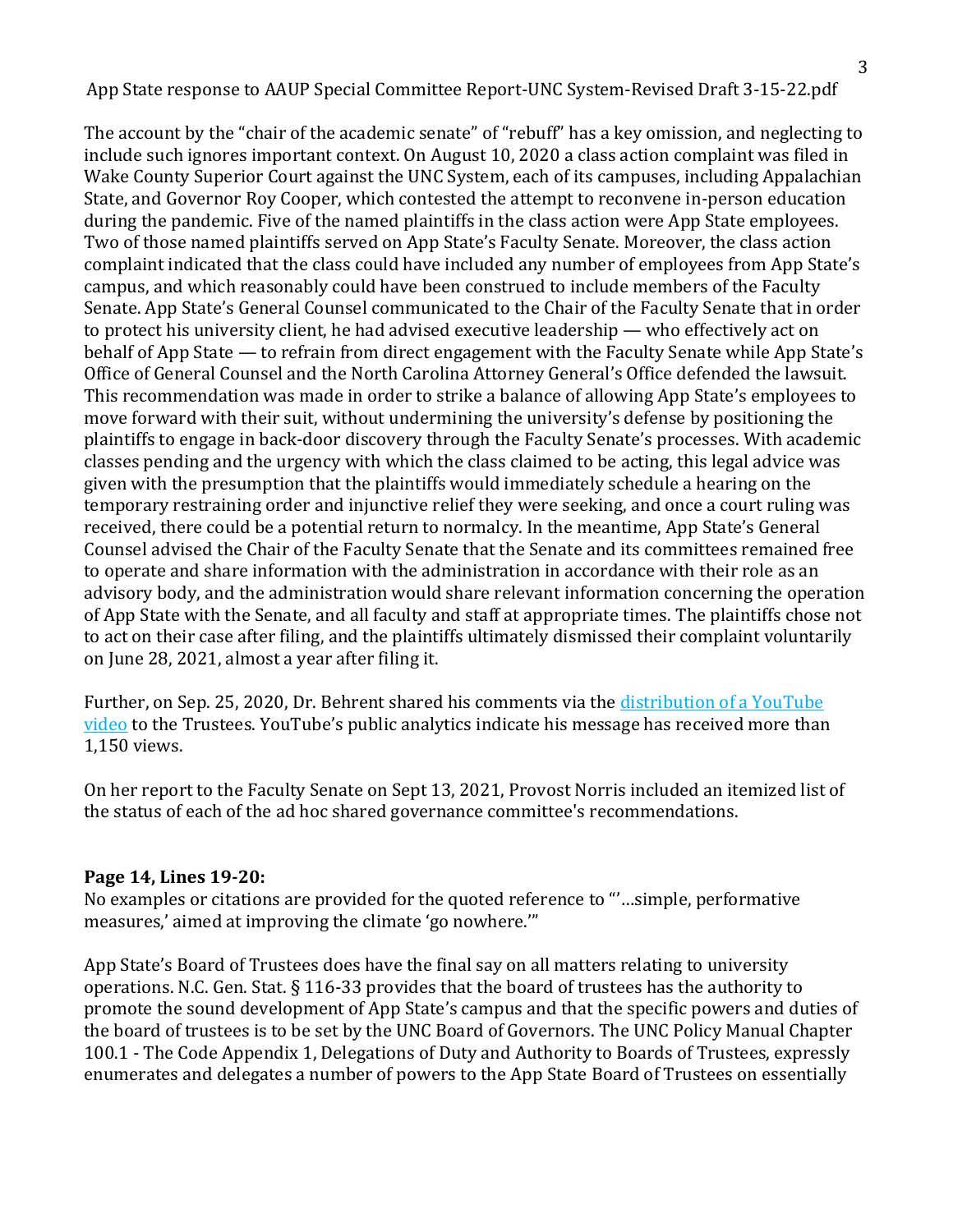everything related to the campus operations, including but not limited to, the academic program, financial oversight, real property transaction.

#### **Page 14, Lines 23-27:**

App State's General Counsel has written to the Chair of the Faculty Senate a warning about attempting to improperly influence Board members in a grievance matter to which he was not a part, in contravention of UNC System policy, as well as apparently inappropriately accessing confidential personnel information. The Office of General Counsel issued a cease-and-desist letter to a faculty member who communicated threats to the Chancellor and Provost, calling them "murderers," comparing them to Hitler and the Nazi's executing Jews, ultimately stating that "judgment is coming" for them. This faculty member's communications went well beyond simply "critiquing" administration, and even goes beyond being highly unprofessional. It is extremely threatening, a threat which is exacerbated by the fact that it was sent from a male to two females.

#### **Page 28, Lines 1-12:**

The AAUP's own whitepaper, "Academic Freedom of Individual Professors and Higher Education Institutions: The Current Legal Landscape" written by Donna R. Euben, Staff Counsel, which is on the AAUP's website, is instructive here. For example, the author expressly acknowledges that "academic institutions do not have the First Amendment academic freedom to violate Title VII. See, e.g., Powell v. Syracuse, 580 F.2d 1150, 1153-54 (2d Cir.), cert. denied, 439 U.S. 984 (1978) (ruling that judicial precedent, which made colleges and universities 'virtually immune to charges of employment bias . . . was never intended to indicate that academic freedom embraces the freedom to discriminate')." The author also acknowledges that a pattern and practice of allegedly offensive behavior can and should receive a different analysis than an isolated incident when it comes to conducting an analysis of whether classroom conduct is protected. Finally, in discussing teaching methods, the author states: "Are faculty members able to select and use pedagogical methods they believe will be effective in teaching the subject matter in which they are expert? On the one hand, faculty members are uniquely positioned to determine appropriate teaching methods. On the other hand, faculty members may engage in *unprotected* speech in the classroom, such as religious proselytizing or sexual harassment (emphasis added)." This conclusion presumably would extend to racial harassment. App State's Policy 110 is intended to ensure the university's compliance with, among other things, Title VI and Title VII of the Civil Rights Act of 1964, as amended (42 U.S.C. 2000d, et seq.). The Policy is clear that it addresses conduct, not speech. Specifically, Section 4.6 of the Policy states "As permitted by federal and state law, Appalachian supports and encourages full freedom of inquiry, discourse, teaching, research, and publication. Such opportunities are afforded in pursuit of knowledge and learning without fear of sanction, unless the manner of expression is found through the administration of this policy to substantially impair the rights of others."

App State has consistently endeavored to protect the confidentiality of the professor whose conduct is at issue, and in accordance, conducted an appropriate inquiry under its Policy 110. The investigation revealed a pattern of conduct that was violative of the Policy. It is incorrect to state that the Provost "ruled" any guilt on the part of the faculty member. That is the work of the investigator(s). It is the Provost's job to receive investigative reports, and, if the investigator(s) find a policy violation, to determine appropriate sanctions.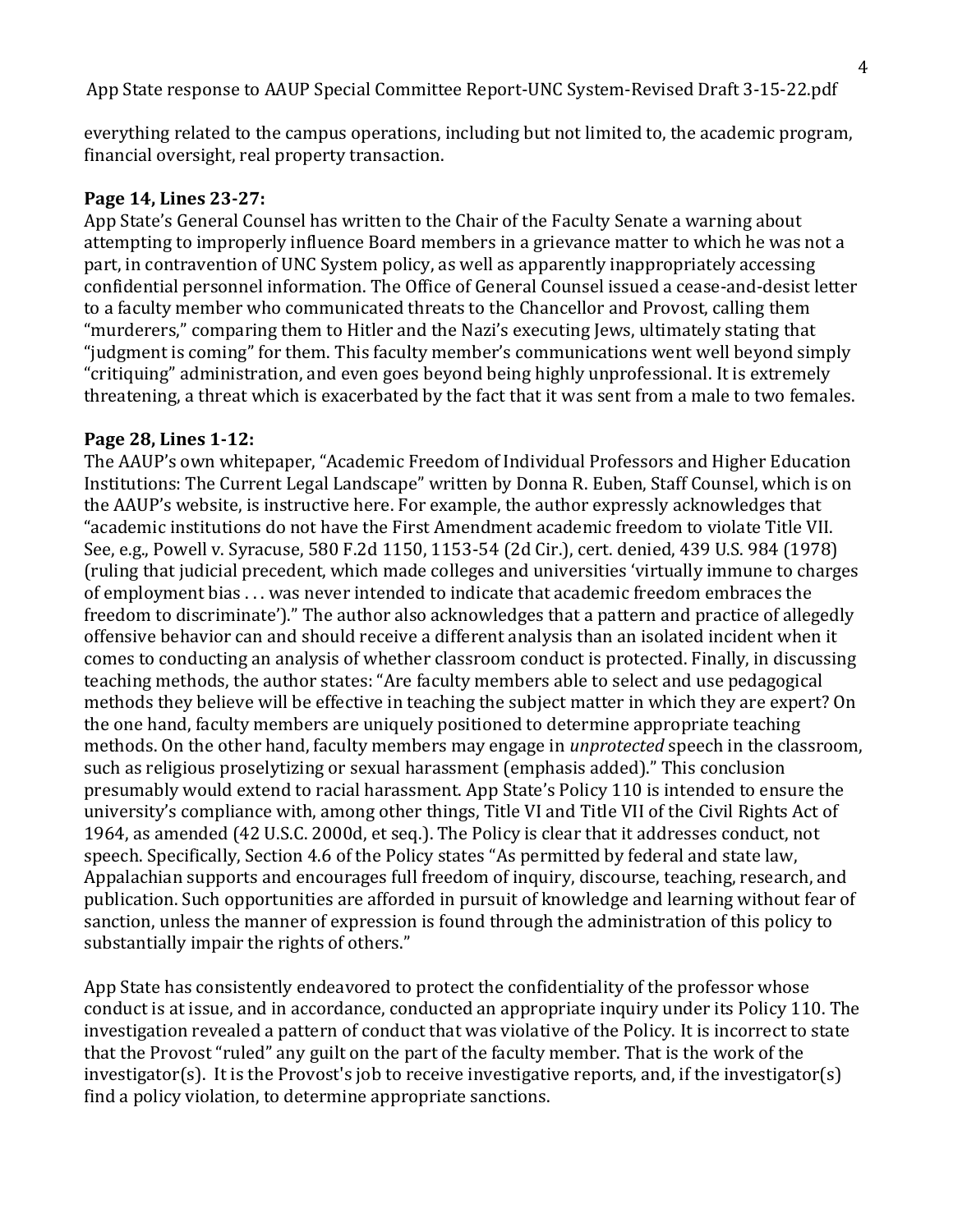In this instance, as a result of the finding of a pattern of such behavior, the Provost reprimanded the professor, an employment action that is neither public nor grievable. The UNC Policy Manual 101.3.2, Policy on Grievances Filed Pursuant to Section 607 of The Code, Section II.A. provides "Any faculty member who has a grievance, as defined in Section 607(3) of The Code, may file a petition for redress in accordance with the procedure established by the constituent institution." Section 607(3) of The Code itself indicates that the term "[g]rievances" includes "matters directly related to a faculty member's employment status and institutional relationships within the constituent institution, including matters related to post-tenure review." A letter of reprimand does not directly impact a faculty member's employment status or institutional relationships. As a practical matter, such a letter is a part of a faculty member's confidential personnel file, which no one would know about unless the faculty member shares this information. Neither is a letter of reprimand related to post-tenure review. Moreover, subsequent to the incident in question, the academic department to which this faculty member belongs developed and agreed upon revised standards for teaching racial content in a more sensitive way, in order to prevent underrepresented students from feeling targeted or excluded. This was done at the department level at the wishes of the faculty in the department.

#### **Page 28, Line 25 – Page 29, Line 5:**

While AAUP-supported standards may call for a reliance on the judgment of faculty peers, as related to this incident, this is not a unanimous assessment by App State faculty. In a March 5, [2020 letter to the editor](https://theappalachianonline.com/letter-to-the-editor-concerned-faculty-members/) of the university newspaper, The Appalachian, from "Concerned faculty members," these faculty, who remained anonymous, stated, "While there is no reason to doubt the lack of malicious intention on the part of the faculty member named in [the student's] complaint, it is a sad and familiar sight to see the immediate recourse to closing ranks, as opposed to a process of taking responsibility and making amends."

#### **Page 64, Line 16 – Page 65, Line 27:**

Chancellor Everts' statement [from April 2021,](https://chancellor.appstate.edu/messages/id/217) "We will continue to prioritize inclusive excellence on our campus, and we will continue our work to effect real and meaningful change so every member of our community is welcomed and valued," is just one example of many statements regarding her commitment to institutional DEI work. Rather than these being rhetorical statements, they are supported by readily available data, which show that during Chancellor Everts' tenure, App State committed to the fundamental task of creating and supporting a diverse campus culture, allocated significant resources to those efforts, and has demonstrated significant progress.

Since 2014, when Chancellor Everts charged the Chancellor's Commission on Diversity, now known as the Chief Diversity Officer's Advisory Board, with providing recommendations focused on the recruitment and retention of students, staff and faculty from underrepresented groups.

Since that time, our most recent enrollment in fall 2021 of 18.3% racially and ethnically diverse students indicates a 66% growth since 2014. App State's retention rates for underrepresented students are nearly 83%, which is ranked 5th in the UNC System.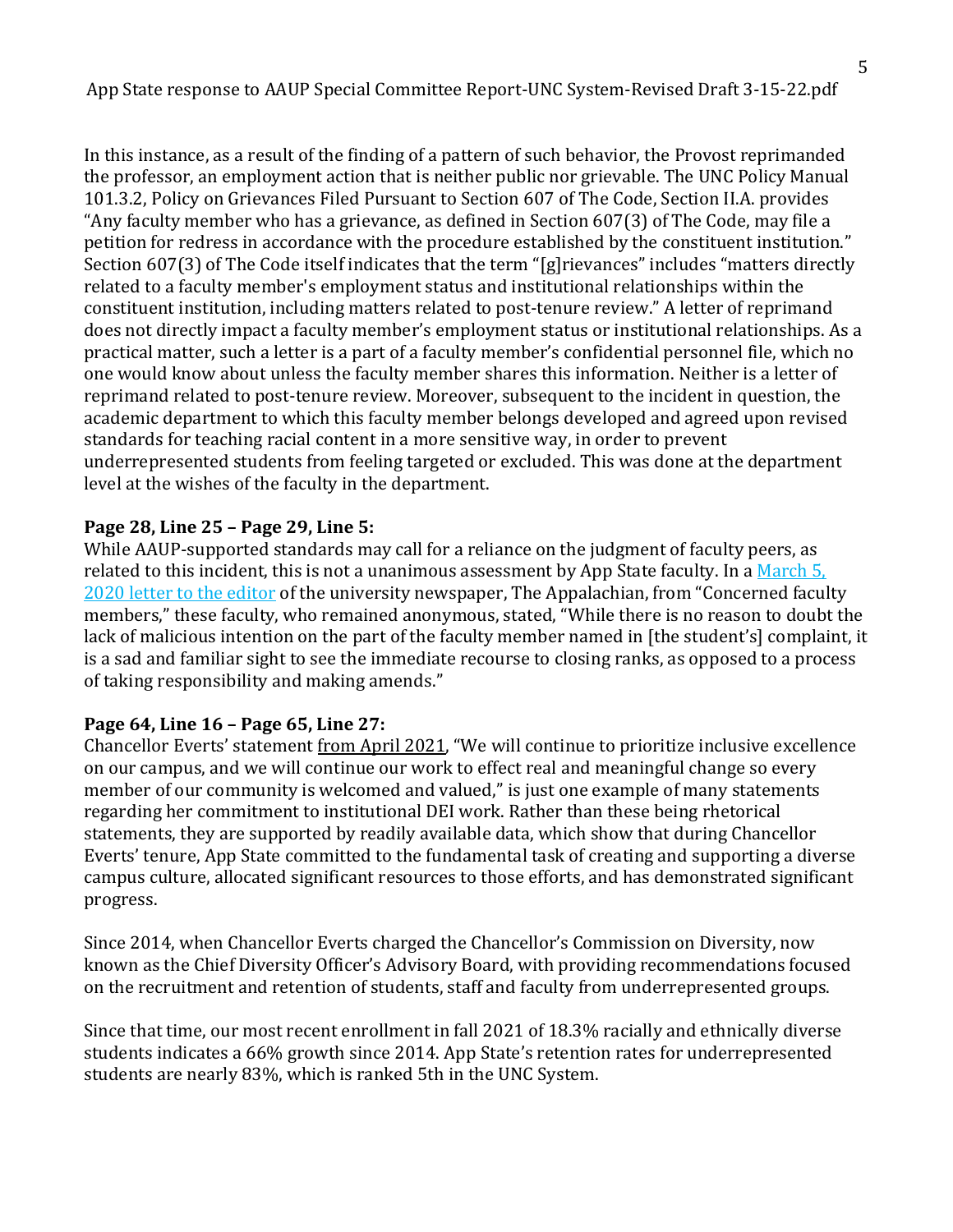App State's three-year and five-year retention data show that retention rates for non-white faculty and staff at App State are comparable to the retention rates for white faculty and staff, and increasing retention rates remains a priority.

In her [October 27 message to campus,](https://diversity.appstate.edu/news/id/274) Interim Chief Diversity Officer Jamie Parson stated that several working groups came together during the summer of 2021 to share recommendations for how App State can better serve its underrepresented populations, and that she will share a compilation of these recommendations with campus this semester. Provost Norris pointed to this statement during her remarks during the November 2021 Faculty Senate meeting.

App State continually studies its campus climate to assess how the university values, respects and supports members of our underrepresented groups. Individual experiences matter, and the Faculty/Staff of Color Affinity Working Group revealed important perspectives from faculty. Those faculty should have the expectation that they will not be publicly identified by published survey results that might reveal their identities and prevent faculty, staff and students from sharing their experiences in future climate studies. The implication that the provost's actions were a "claim," particularly within the context of a discussion about administrative efforts to address instances of bias among faculty, is disingenuous, particularly since the report was released, once redacted to protect the identities of the survey respondents.

In addition to the working groups referenced by Interim CDO Parson, several other important research tools planned or underway will help provide empirical and anecdotal data, including the [National Survey of Student Engagement](https://nsse.indiana.edu/nsse/about-nsse/index.html) (NSSSE) survey, the faculty-focuse[d Collaborative on](https://coache.gse.harvard.edu/)  [Academic Careers in Higher Education \(COACHE\)](https://coache.gse.harvard.edu/) survey and UNC System Employee Engagement survey, as well as the Campus Climate Survey scheduled for 2023. These instruments will provide comprehensive data that will inform diversity and inclusion strategies.

Information and recommendations from the Faculty/Staff of Color Affinity Working Group, as well as data and feedback provided by other groups, surveys and interviews, will all continue to inform and guide the university's strategic diversity initiatives.

There are a number of initiatives and plans underway both in response to and that intersect with the recommendations in the report, which Interim CDO Parson has shared. These efforts include, but are not limited to the following:

- Diversity and inclusion are part of regular conversations among campus administrators, and we continue to allocate resources and develop partnerships to address these important issues.
- [The Inclusive Excellence team, part of the Center for Academic Excellence at App State, has](https://cae.appstate.edu/inclusive-excellence/inclusive-leadership-resources)  [provided resources](https://cae.appstate.edu/inclusive-excellence/inclusive-leadership-resources) to support administrators and campus leaders at various levels of leadership in creating strategies and making decisions equitably and inclusively.
- Beginning in fall 2021, the Office of the Chief Diversity Officer has partnered with the Center for Academic Excellence to facilitate an Inclusive Excellence Lunch and Learn series for department chairs called Equity-Centered Leadership.
- In February, leaders from the University of Virginia served as diversity, equity and inclusion practitioners in residence, leading workshops on App State's campus with the Chancellor's Cabinet, department chairs and associate deans, staff from the offices of Human Resources,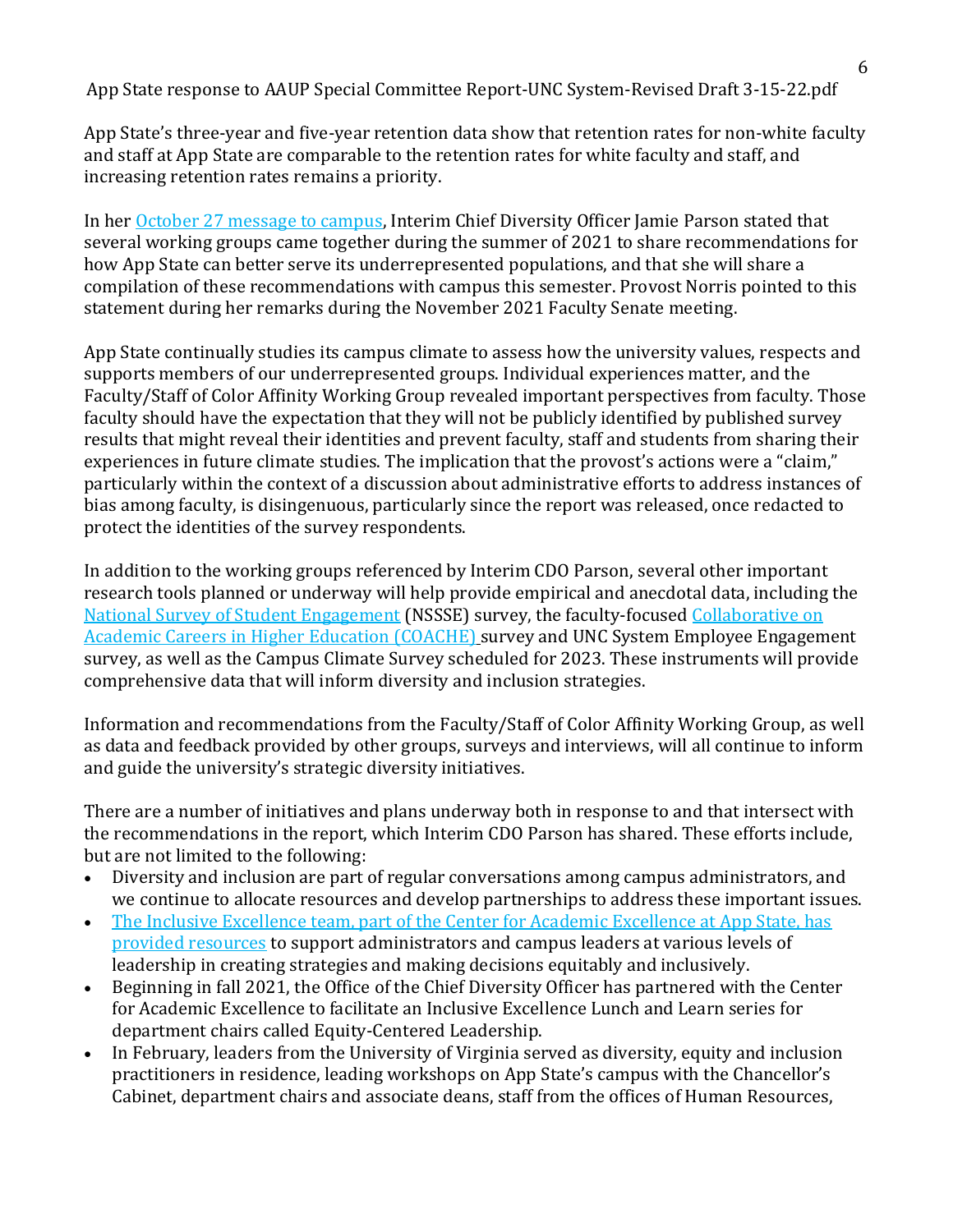Admissions, Student Affairs and University Communications, as well as other university staff, on topics such as diversity, equity and inclusion in executive leadership; engaging and communicating around student advocacy; recruitment; inclusive faculty hiring; and equityfocused leadership.

- Affinity groups provide networking opportunities for faculty and staff of color, and their benefits include attracting, recruiting and retaining employees; promoting diversity, cultural awareness and an inclusive work environment; and increasing employee job satisfaction, morale and productivity. An Asian & Pacific Islander Caucus chapter was among the new affinity groups formed at App State in 2021, and an Affinity Group Council has been established to support the success of affinity groups on campus. Additionally, a learning community for faculty and staff women of color has been established, with a semester of programming already underway, and 16 members of this group are traveling to the **Faculty** [Women of Color in the Academy](https://www.inclusive.vt.edu/Programs/FWCA.html) conference next month, paid for by the Office of the Chancellor.
- In 2016, [the exit interview instrument was updated](https://diversity.appstate.edu/milestones/) to capture more climate and identitybased questions and to provide inclusion insights. A group that includes Human Resources, Institutional Research, Assessment and Planning, along with the Interim CDO, is looking at ways to use the Employee Engagement Survey to assess the experiences of faculty and staff of color throughout their employment with the university.
- The university is working to promote transparency in policies and expectations by continuing to enhance its evaluative methods, disaggregating data and making data-driven decisions. A Diversity and Inclusion Accountability Team convened by Chancellor Everts — which includes students, alumni, faculty, staff, administrators and members of the Board of Trustees — helps the university remain focused and accountable. During regular team meetings, members of the Chancellor's Cabinet report on progress and challenges related to the initiatives within their areas of responsibility. The accountability team provides feedback, discusses challenges and helps celebrate successes.
- Faculty and staff search committees have access to training on increasing and monitoring applicant pools, best practices for conducting searches, training on implicit bias, and resources like the university's Diversity Hiring Toolkit, which has information about how to consider diversity and inclusion in each stage of the search process. Training on fair and equitable searches and implicit bias awareness is held regularly for search chairs. The university is expanding its ongoing efforts in hiring practices, which include reviewing existing trainings and enhancing search committee resources.
- The Office of the Chief Diversity Officer is working with the Center for Academic Excellence on a model for mentoring faculty and staff of color.
- Using a framework of inclusive excellence, the ADVANCE APPALACHIAN team which comprises College of Arts and Sciences faculty and App State's chief diversity officer — is implementing a combination of training, professional development, mentoring and work-life resources for the university's faculty and staff, with an emphasis on supporting women in STEM with a lens of intersectionality.
- Appalachian State University is also one of 19 universities joining a three-year effort known as Aspire: The National Alliance for Inclusive & Diverse STEM Faculty — to increase the diversity of its STEM faculty through inclusive recruitment, hiring and retention practices, and ensure all STEM faculty engage in inclusive teaching, advising and research mentoring.